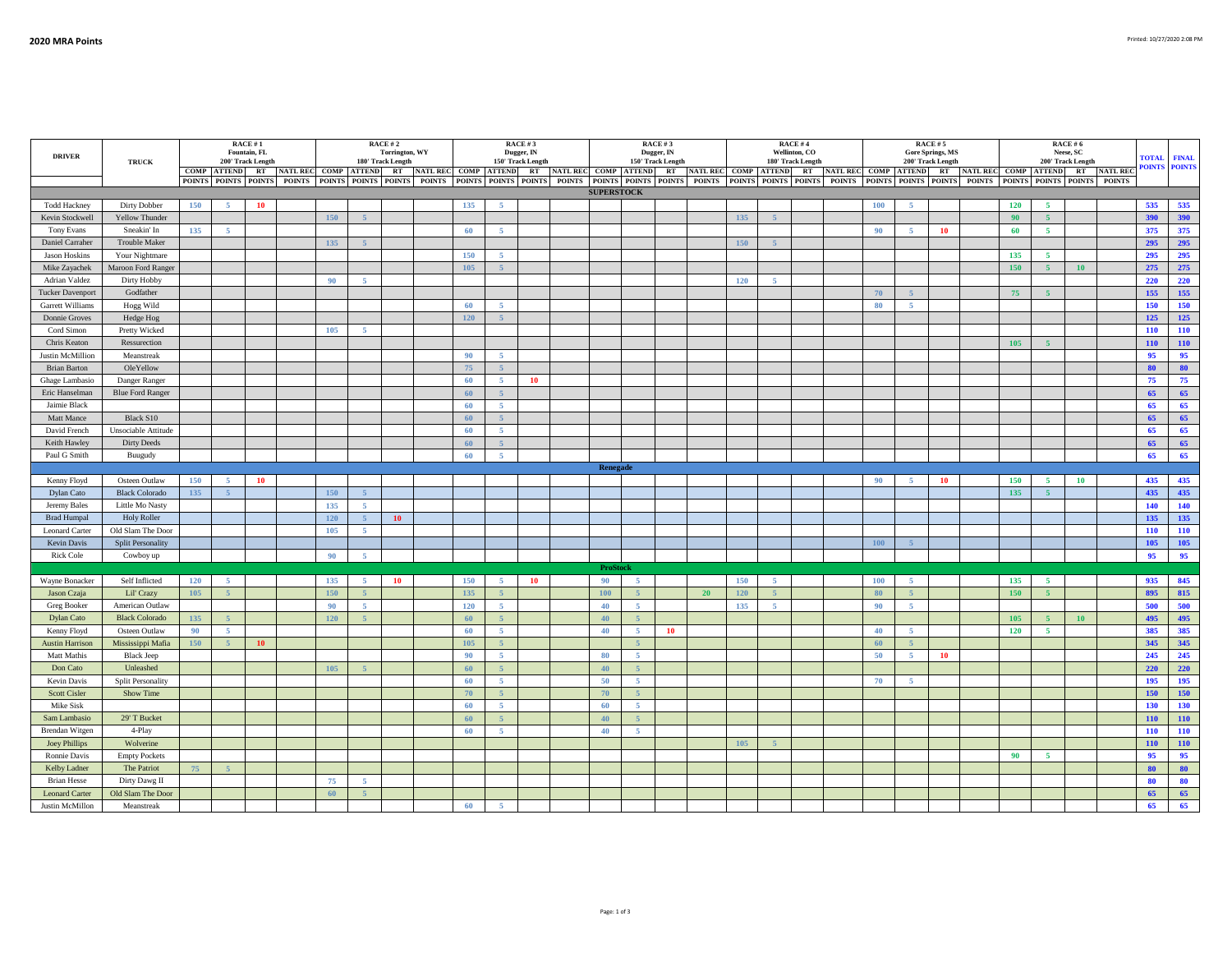| <b>DRIVER</b>            |                          |             |                | RACE #1<br>Fountain, FL |     | RACE # 2<br>Torrington, WY<br>180' Track Length |    |                                                                      |     |                | RACE #3<br>Dugger, IN<br>150' Track Length |    |                         | RACE #3<br>Dugger, IN |            |                | <b>RACE#4</b><br>Wellinton, CO<br>180' Track Length |                                                                                                                                                                                                                                |                | RACE #5<br><b>Gore Springs, MS</b><br>200' Track Length |    |     | <b>TOTAL</b>                                    | <b>FINAL</b>    |                 |                      |
|--------------------------|--------------------------|-------------|----------------|-------------------------|-----|-------------------------------------------------|----|----------------------------------------------------------------------|-----|----------------|--------------------------------------------|----|-------------------------|-----------------------|------------|----------------|-----------------------------------------------------|--------------------------------------------------------------------------------------------------------------------------------------------------------------------------------------------------------------------------------|----------------|---------------------------------------------------------|----|-----|-------------------------------------------------|-----------------|-----------------|----------------------|
|                          | <b>TRUCK</b>             | COMP ATTEND |                | 200' Track Length       |     |                                                 |    | RT NATLREC COMP ATTEND RT NATLREC COMP ATTEND RT NATLREC COMP ATTEND |     |                |                                            |    |                         | 150' Track Length     |            |                |                                                     | RT NATL REC COMP ATTEND RT NATL REC COMP ATTEND                                                                                                                                                                                |                | RT                                                      |    |     | 200' Track Length<br>NATL REC COMP ATTEND<br>RT | <b>NATL REC</b> |                 | <b>POINTS POINTS</b> |
|                          |                          |             |                |                         |     |                                                 |    |                                                                      |     |                |                                            |    |                         |                       |            |                |                                                     | POINTS POINTS POINTS POINTS POINTS POINTS POINTS POINTS POINTS POINTS POINTS POINTS POINTS POINTS POINTS POINTS POINTS POINTS POINTS POINTS POINTS POINTS POINTS POINTS POINTS POINTS POINTS POINTS POINTS POINTS POINTS POINT |                |                                                         |    |     | POINTS POINTS POINTS                            | <b>POINTS</b>   |                 |                      |
|                          |                          |             |                |                         |     |                                                 |    |                                                                      |     |                |                                            |    | <b>Outlaw Pro Stock</b> |                       |            |                |                                                     |                                                                                                                                                                                                                                |                |                                                         |    |     |                                                 |                 |                 |                      |
| Jason Czaja              | Lil' Crazy               | 150         | 5 <sup>1</sup> |                         | 150 | -5 -                                            |    |                                                                      | 150 | 5 <sup>1</sup> |                                            | 20 |                         |                       | 135        | - 5 -          |                                                     | 90                                                                                                                                                                                                                             | -5             |                                                         |    | 150 | $\sqrt{5}$<br>10                                |                 | 885             | 795                  |
| <b>Wayne Bonacker</b>    | <b>Self Inflicted</b>    | 120         | 5 <sup>°</sup> | 10                      | 135 | 5 <sup>1</sup>                                  | 10 |                                                                      | 135 | $\sim$         |                                            |    |                         |                       | 150        | $\sim$         |                                                     | 40                                                                                                                                                                                                                             | $\sim$         |                                                         |    | 135 | 5 <sub>1</sub>                                  |                 | 765             | 725                  |
| Will Harrison            | Mississippi Mafia        | 135         | $-5$           |                         |     |                                                 |    |                                                                      | 75  | 5 <sub>1</sub> |                                            |    |                         |                       |            |                |                                                     | 100                                                                                                                                                                                                                            | $-5$           |                                                         |    |     |                                                 |                 | 325             | 325                  |
| Kenny Floyd              | <b>Osteen Outlaw</b>     | 105         | $\lesssim$     |                         |     |                                                 |    |                                                                      |     |                |                                            |    |                         |                       |            |                |                                                     | 40                                                                                                                                                                                                                             | $\mathcal{L}$  |                                                         |    | 90  | 5 <sup>1</sup>                                  |                 | 255             | 255                  |
| Jeffrey Tillery          | Playin' Dirty 2          | 60          | 5 <sup>1</sup> |                         |     |                                                 |    |                                                                      | 120 | -5             |                                            |    |                         |                       |            |                |                                                     | 40                                                                                                                                                                                                                             | -5             |                                                         |    |     |                                                 |                 | 235             | 235                  |
| <b>Greg Booker</b>       | <b>American Outlaw</b>   |             |                |                         |     |                                                 |    |                                                                      |     |                |                                            |    |                         |                       | 105        | $\overline{5}$ |                                                     | 50                                                                                                                                                                                                                             | $\overline{z}$ |                                                         |    | 60  | -5                                              |                 | 230             | 230                  |
| Dylan Cato               | Gear Head Racing         |             |                |                         |     |                                                 |    |                                                                      | 90  | 5 <sup>1</sup> |                                            |    |                         |                       |            |                |                                                     |                                                                                                                                                                                                                                |                |                                                         |    | 105 | $\overline{5}$                                  |                 | 205             | 205                  |
| Duke Bohanon             | Eli's Comin'             | 90          | $\sim$         |                         |     |                                                 |    |                                                                      |     |                |                                            |    |                         |                       |            |                |                                                     | 80                                                                                                                                                                                                                             | $\overline{z}$ |                                                         |    |     |                                                 |                 | 180             | 180                  |
| Jaimie Suiter            | Lolyta                   |             |                |                         |     |                                                 |    |                                                                      |     | 5 <sup>1</sup> |                                            |    |                         |                       |            |                |                                                     | 60                                                                                                                                                                                                                             | -5.            |                                                         |    | 75  | -5                                              |                 | 150             | 150                  |
| Don Cato                 | Unleashed                |             |                |                         | 120 | $-5$                                            |    |                                                                      |     | $-5$           |                                            |    |                         |                       |            |                |                                                     |                                                                                                                                                                                                                                |                |                                                         |    |     |                                                 |                 | 130             | 130                  |
| Ronnie Davis             | <b>Empty Pockets</b>     | 60          | 5 <sup>1</sup> |                         |     |                                                 |    |                                                                      |     |                |                                            |    |                         |                       |            |                |                                                     |                                                                                                                                                                                                                                |                |                                                         |    | 60  | $\overline{5}$                                  |                 | 130             | 130                  |
| <b>Greg Martinez</b>     | Scream                   |             |                |                         |     |                                                 |    |                                                                      |     |                |                                            |    |                         |                       | 120        | $\overline{5}$ |                                                     |                                                                                                                                                                                                                                |                |                                                         |    |     |                                                 |                 | 125             | 125                  |
| Greg Noonan              | Nevery Stop Rockin'      |             |                |                         |     |                                                 |    |                                                                      |     |                |                                            |    |                         |                       |            |                |                                                     |                                                                                                                                                                                                                                |                |                                                         |    | 120 | $\sqrt{5}$                                      |                 | 125             | 125                  |
| <b>Clinton Olcott</b>    | White Lightening         |             |                |                         | 105 | $\sim$                                          |    |                                                                      |     |                |                                            |    |                         |                       |            |                |                                                     |                                                                                                                                                                                                                                |                |                                                         |    |     |                                                 |                 | 110             | 110                  |
| Travis Shoemaker         | <b>Split Personality</b> |             |                |                         |     |                                                 |    |                                                                      | 105 | 5 <sub>1</sub> |                                            |    |                         |                       |            |                |                                                     |                                                                                                                                                                                                                                |                |                                                         |    |     |                                                 |                 | 110             | 110                  |
| <b>Kelby Ladner</b>      | The Patriot              | 75          | $\overline{a}$ |                         |     |                                                 |    |                                                                      |     |                |                                            |    |                         |                       |            |                |                                                     |                                                                                                                                                                                                                                |                |                                                         |    |     |                                                 |                 | 80              | 80                   |
| Joey Phillips            | Wolverine                |             |                |                         |     |                                                 |    |                                                                      |     |                |                                            |    |                         |                       | 75         | - 5            |                                                     |                                                                                                                                                                                                                                |                |                                                         |    |     |                                                 |                 | 80              | 80                   |
| <b>Matt Mathis</b>       | <b>Black Jeep</b>        |             |                |                         |     |                                                 |    |                                                                      |     |                |                                            |    |                         |                       |            |                |                                                     | 70                                                                                                                                                                                                                             | $-5$           |                                                         |    |     |                                                 |                 | 75              | 75                   |
| Brandan Witgen           | 4-Play                   |             |                |                         |     |                                                 |    |                                                                      | 60  | 5 <sub>1</sub> | 10                                         |    |                         |                       |            |                |                                                     |                                                                                                                                                                                                                                |                |                                                         |    |     |                                                 |                 | 75              | 75                   |
| <b>Todd Hackney</b>      | <b>Dirty Dobber</b>      | 60          | $-5$           |                         |     |                                                 |    |                                                                      |     | 5 <sup>°</sup> |                                            |    |                         |                       |            |                |                                                     |                                                                                                                                                                                                                                |                |                                                         |    |     |                                                 |                 | 70              | 70                   |
| Tom Davis                | <b>Split Personality</b> |             |                |                         |     |                                                 |    |                                                                      |     | 5 <sup>7</sup> |                                            |    |                         |                       |            |                |                                                     | 40                                                                                                                                                                                                                             | $-5$           | 10                                                      |    |     |                                                 |                 | 60              | 60                   |
| <b>Bobbi Garth</b>       | Havoc                    |             |                |                         |     |                                                 |    |                                                                      |     |                |                                            |    |                         |                       |            |                |                                                     | 40                                                                                                                                                                                                                             | $\lesssim$     |                                                         |    |     |                                                 |                 | 45 <sup>°</sup> | 45                   |
|                          |                          |             |                |                         |     |                                                 |    |                                                                      |     |                |                                            |    | <b>Modified Cuts</b>    |                       |            |                |                                                     |                                                                                                                                                                                                                                |                |                                                         |    |     |                                                 |                 |                 |                      |
| Jason Massie             | Massie Mud Racing        | 150         | $\sim$         |                         | 150 | -5                                              |    |                                                                      | 120 | -5             |                                            |    |                         |                       | 135        | -5             |                                                     | 70                                                                                                                                                                                                                             | -5             |                                                         |    |     | 5                                               |                 | 655             | 655                  |
| Caleb Dunsavage          | Color Me Gone            | 90          | 5 <sup>1</sup> |                         | 120 | 5 <sup>1</sup>                                  |    |                                                                      | 150 |                |                                            |    |                         |                       |            |                |                                                     | 90                                                                                                                                                                                                                             | $\epsilon$     |                                                         |    | 150 | 5 <sup>1</sup>                                  |                 | 625             | 625                  |
| John Tomblin             | 2nd Rate Race Team       | 105         | 5 <sup>1</sup> |                         | 105 | $\sim$                                          |    |                                                                      | 60  | 5 <sup>1</sup> | 10                                         |    |                         |                       |            | $\sim$         |                                                     |                                                                                                                                                                                                                                | $\overline{5}$ |                                                         |    | 135 | $\sqrt{5}$                                      |                 | 445             | 445                  |
| <b>Joel Coolidge</b>     | Trouble                  | 60          | $-5$           |                         | 90  | 5 <sup>1</sup>                                  |    |                                                                      | 60  | 5 <sup>1</sup> |                                            |    |                         |                       | 105        | 5 <sup>1</sup> |                                                     | 40                                                                                                                                                                                                                             | $\sim$         |                                                         |    | 60  | 5 <sup>5</sup>                                  |                 | 445             | 405                  |
| Scott Ohlrogge           | DeRanged                 | 120         | 5 <sup>1</sup> |                         | 135 | -5                                              | 10 |                                                                      | 135 | 5 <sub>1</sub> |                                            |    |                         |                       |            |                |                                                     | 100                                                                                                                                                                                                                            | -5             |                                                         | 20 |     |                                                 |                 | 340             | 340                  |
| Keith Mitchell           | The Mudgician            | 135         | 5 <sup>1</sup> |                         |     |                                                 |    |                                                                      | 60  | 5 <sup>1</sup> |                                            |    |                         |                       |            |                |                                                     |                                                                                                                                                                                                                                |                |                                                         |    |     | 5 <sup>5</sup>                                  |                 | 210             | 210                  |
| <b>Billy Sampson</b>     | Cyclone                  | 60          | 5 <sub>1</sub> |                         |     |                                                 |    |                                                                      | 60  | 5 <sub>1</sub> |                                            |    |                         |                       |            |                |                                                     |                                                                                                                                                                                                                                |                |                                                         |    | 75  | $\sqrt{5}$                                      |                 | 210             | 210                  |
| <b>Steve Jones</b>       | Never Ready              |             |                |                         |     |                                                 |    |                                                                      | 105 | $\overline{5}$ |                                            |    |                         |                       |            |                |                                                     | 60                                                                                                                                                                                                                             |                |                                                         |    |     |                                                 |                 | 175             | 175                  |
| Duke Bohanon             | Eli's Comin'             | 60          | 5 <sup>1</sup> |                         |     |                                                 |    |                                                                      |     |                |                                            |    |                         |                       |            |                |                                                     | 80                                                                                                                                                                                                                             | $\sim$         |                                                         |    |     |                                                 |                 | 150             | 150                  |
| <b>Greg Martinez</b>     | Scream                   |             |                |                         |     |                                                 |    |                                                                      |     |                |                                            |    |                         |                       | <b>120</b> |                | 10                                                  |                                                                                                                                                                                                                                |                |                                                         |    |     |                                                 |                 | 135             | 135                  |
| Austin Sampson           | <b>Bad Addiction II</b>  | 60          | -5             |                         |     |                                                 |    |                                                                      |     | 5 <sub>1</sub> |                                            |    |                         |                       |            |                |                                                     |                                                                                                                                                                                                                                |                |                                                         |    | 60  | $\sqrt{5}$                                      |                 | 135             | 135                  |
| Greg Noonan              | Never Stop Rockin'       |             |                |                         |     |                                                 |    |                                                                      |     |                |                                            |    |                         |                       |            |                |                                                     |                                                                                                                                                                                                                                |                |                                                         |    | 120 | 5 <sup>1</sup>                                  |                 | 125             | 125                  |
| <b>Richard Dunnavant</b> | Tiger                    |             |                |                         |     |                                                 |    |                                                                      |     |                |                                            |    |                         |                       |            |                |                                                     |                                                                                                                                                                                                                                |                |                                                         |    | 105 | $\sqrt{5}$                                      |                 | 110             | 110                  |
| <b>Travis Shoemaker</b>  | <b>High Roller IV</b>    | 75          | 5 <sup>1</sup> | <b>10</b>               |     |                                                 |    |                                                                      |     | 5 <sup>5</sup> |                                            |    |                         |                       |            |                |                                                     |                                                                                                                                                                                                                                |                |                                                         |    |     | 5 <sup>5</sup>                                  |                 | <b>100</b>      | 100                  |
| Mark Tillery             | Playin' Dirty 2          |             |                |                         |     |                                                 |    |                                                                      | 90  | 5 <sub>1</sub> |                                            |    |                         |                       |            |                |                                                     |                                                                                                                                                                                                                                |                |                                                         |    |     |                                                 |                 | 95              | 95                   |
| <b>Bill Wells</b>        | Christine                |             |                |                         |     |                                                 |    |                                                                      |     |                |                                            |    |                         |                       | 90         | $\overline{5}$ |                                                     |                                                                                                                                                                                                                                |                |                                                         |    |     |                                                 |                 | 95              | 95                   |
| Chris Galloway           | Night Shift              |             |                |                         |     |                                                 |    |                                                                      |     |                |                                            |    |                         |                       |            |                |                                                     |                                                                                                                                                                                                                                |                |                                                         |    | 90  | $\sqrt{5}$                                      |                 | 95              | 95                   |
| Jim Salls                | Wild Thing               |             |                |                         | 75  | $-5$                                            |    |                                                                      |     |                |                                            |    |                         |                       |            |                |                                                     |                                                                                                                                                                                                                                |                |                                                         |    |     |                                                 |                 | 80              | 80                   |
| Chris Rogers             | Hurricane Bailey         |             |                |                         |     |                                                 |    |                                                                      | 75  | -5             |                                            |    |                         |                       |            |                |                                                     |                                                                                                                                                                                                                                |                |                                                         |    |     |                                                 |                 | 80              | 80                   |
| <b>Gaylon Russell</b>    | 1971 Dodge D50           |             |                |                         |     |                                                 |    |                                                                      |     |                |                                            |    |                         |                       | 75         | $\overline{a}$ |                                                     |                                                                                                                                                                                                                                |                |                                                         |    |     |                                                 |                 | 80              | 80                   |
| Bobbi Garth              | Havoc                    |             |                |                         |     |                                                 |    |                                                                      |     |                |                                            |    |                         |                       |            |                |                                                     | 60                                                                                                                                                                                                                             | -5.            | <b>10</b>                                               |    |     |                                                 |                 | 75              | 75                   |
| Jamie Suiter             | Lolyta                   |             |                |                         |     |                                                 |    |                                                                      |     |                |                                            |    |                         |                       |            |                |                                                     |                                                                                                                                                                                                                                |                |                                                         |    | 60  | 5 <sup>5</sup><br>10                            |                 | 75              | 75                   |
| <b>Brandon Turner</b>    | <b>Black Jack</b>        | 60          | -5             |                         |     |                                                 |    |                                                                      |     |                |                                            |    |                         |                       |            |                |                                                     |                                                                                                                                                                                                                                |                |                                                         |    |     |                                                 |                 | 65              | 65                   |